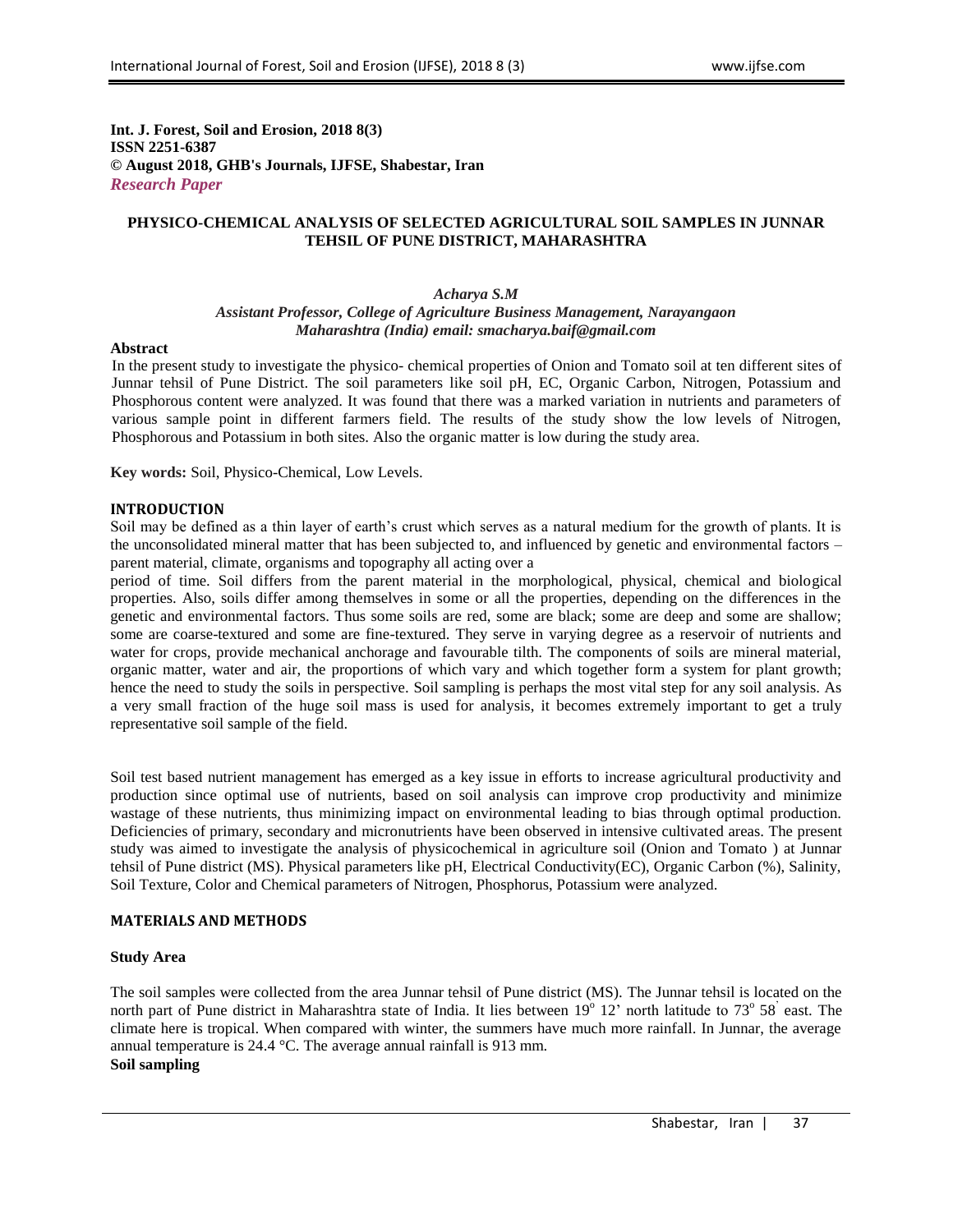Soil samples were collected randomly at 0 to 20 cm depths with ten plots, ten samples from each plot, respectively. In well sterilize polythene pouches. Onion and Tomato soil samples were air dried .Then they are ground using mortar and pestle and passed through 2 mm sieved. Sieved samples were mixed and stored for subsequent physical, chemical analysis.

| <b>Sample</b> | <b>Field</b> | Name of the farmer        | <b>Village</b> | <b>Field from where</b> |  |
|---------------|--------------|---------------------------|----------------|-------------------------|--|
| <b>Number</b> | sample       |                           |                | samples collected       |  |
|               | $O-1$        | Shankar Kondaji Bochare   | Sawargaon      | Onion                   |  |
| 2             | $O-2$        | Dasharath Tukaram Bochare | Umbraj         | Onion                   |  |
| 3.            | $O-3$        | Pratik Tanaji Dhule       | Ale            | Onion                   |  |
| 4             | $O-4$        | Ganesh Kisan Lamkhede     | Otur           | Onion                   |  |
| 5             | $O-5$        | Vittha Suresh Durafe      | Narayangaon    | Onion                   |  |
| 6             | $O-6$        | Dharma Budha Dudhavade    | Ambe gavhan    | Tomato                  |  |
| 7             | $T-2$        | Mangesh Tukaram Sahane    | Padali         | Tomato                  |  |
| 8             | $T-3$        | Auti Shankar Kisan        | Khodad         | Tomato                  |  |
| 9             | $T-4$        | Nalawade Mohan Sakharam   | Dholwad        | Tomato                  |  |
| 10            | $T-5$        | Khilari Balasaheb Dadu    | Rajuri         | Tomato                  |  |

## **Soil sample were collected from following Farmers fields**

O-Onion, T-Tomato

The collected samples were analyzed for major Physical and Chemical soil quality parameter like pH, Electrical Conductivity (EC), and Organic Carbon (OC), Nitrogen (N), Potassium (K) and Phosphorus (P) analysis by standard method (DIRD Pune 2009).

### **RESULTS AND DISCUSSION**

## *Physico-chemical analysis of selected agricultural soil samples in Junnar Tehsil of Pune District, Maharashtra*

# **Table 1. Physicochemical Parameters of Soil Samples**

| Sr.No | <b>Parameters</b><br>Soil Nature | O1<br><b>SCL</b> | O2<br><b>SCL</b> | O <sub>3</sub><br><b>SCL</b> | O4<br><b>SCL</b> | O5<br><b>SCL</b> | Τ1<br><b>SCL</b> | T2<br><b>SCL</b> | T3<br>SCL | T4<br><b>SCL</b> | T5<br><b>SCL</b> |
|-------|----------------------------------|------------------|------------------|------------------------------|------------------|------------------|------------------|------------------|-----------|------------------|------------------|
|       | pH                               | 7.2              | 6.6              | 6.5                          | 6.4              | 7.1              | 6.4              | 6.4              | 6.7       | 6.8              | 6.9              |
|       | E.C                              | 0.2              | 0.17             | 0.15                         | 0.14             | 0.11             | 0.14             | 0.12             | 0.15      | 0.11             | 0.15             |
| 4     | Salinity                         | 0.2              | 0.17             | 0.15                         | 0.14             | 0.11             | 0.11             | 0.09             | 0.11      | 0.09             | 0.11             |
| 5     | Organic Carbon (%)               | 0.32             | 0.24             | 0.22                         | 0.34             | 0.24             | 0.24             | 0.28             | 0.30      | 0.32             | 0.32             |
|       | Available Nitrogen               |                  |                  |                              |                  |                  |                  |                  |           |                  |                  |
| 6     | (Kg/H)                           | 148              | 170              | 156                          | 158              | 162              | 172              | 158              | 142       | 146              | 152              |
|       | Phosphourus $(Kg/H)$             | 18               | 15               | 18                           | 38.5             | 18               | 115.4            | 144.3            | 118.2     | 28.9             | 110.4            |
| 8     | Potassium $(Kg/H)$               | 11.34            | 4.32             | 62.6                         | 62.1             | 172.2            | 18.9             | 7.56             | 3.78      | 35.12            | 232.42           |

The physicochemical observations of ten soils of rice and turmeric field samples were presented in Table-1. The nature of soil in study area was Sand Clay Loam from all samples. In the present study, pH ranges from 6.4 to 7.2. The soil pH was found to be slightly acidic to neutral in all soils. Total biomass was greatest for Onion plants grown at a solution pH of 6.5.(C.D Kane et al,2006) The pH of soil is one of the most important parameter. At basic or low acidic pH soils usually cultivated rice (Chandra Sharma 2015). Soil EC is an important characteristic that can be used for nutrient availability and the soluble salt present in the soil. The conductivity values ranges from 0.11 to 0.2 µS/cm. The electrical conductivity of R5 and T4 is value was less capered to sample of R1area. Madhava Sarma (2015) studied crops vary to the degree of sensitivity to salts, but most crops tolerate levels of 1.1 or less with no effect on yield. Excess salinity may cause moisture stress within the plant. However, too pure of can also be detrimental. Water with too few salts can lead to surface soil dispersion and soil crusting. Salinity is a measure of the total amount of soluble salts in soil. As soluble salt levels increase, it becomes more difficult for plants to extract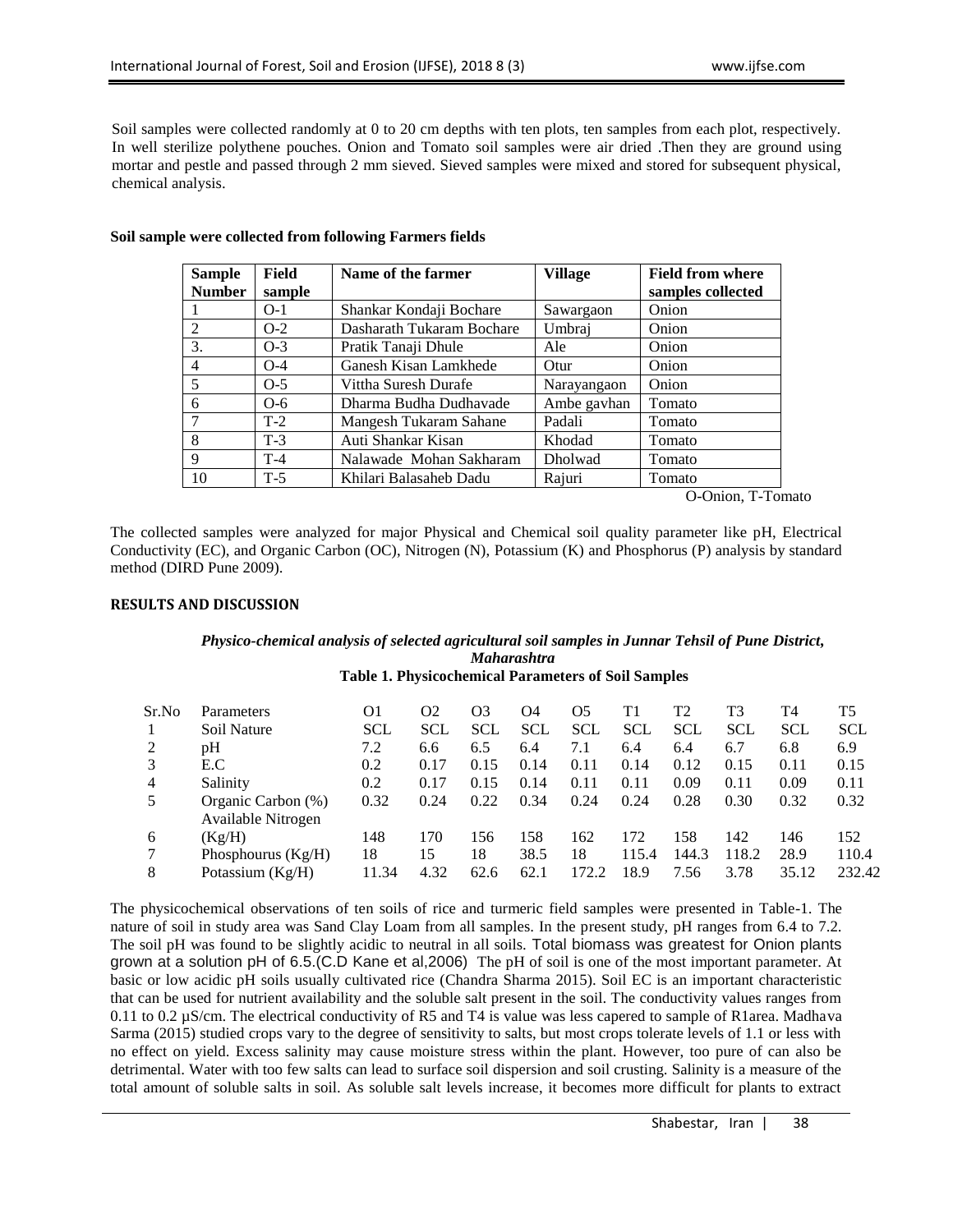water from soil. Salinity values above 2 dS/m begin to cause problems with salt sensitive plants, and values above 4 dS/m are problems for many garden and landscape plants (Vernon Paren 2010).

The salinity values ranges from 0.09 to 0.2 dS/cm. The salinity value was less capered to sample of area. The Organic Carbon

26 ranges from 0.22 to 0.32 %. Soil organic carbon is remarkably low in study area. This shows the potential of Poor soil organic carbon (SOC) reduces microbial biomass, activity, and nutrient mineralization due to a shortage of energy sources. Soil organic carbon results in less diversity in soil biota with a risk of the food chain equilibrium being disrupted which can cause disturbance in the soil environment (E.G., plant pest and disease increase, accumulation of toxic substances (Venkata Ramana 2015). Available nitrogen (N) ranges between 142 to 172 kg/ha. Available phosphorus (P) ranges between 15 to 118.2 kg/ha. Available potassium is ranged between 4.32 to

232.42 Kg/ha. Most in all the samples, less amount is present in agricultural soil.

### **Conclusion**

The physicochemical parameters are important to agricultural for plant growth. From the results of the work, it can be concluded that the pH of soil samples were slightly acidic, conductivity, organic carbon and NPK values of all soil samples were found to be very less. In all samples were in lower amount so fertilizers containing were added for proper growth and development of crop.

### **Acknowledgement**

The author is grateful to U.G.C., New Delhi for providing financial assistance to carry out the study. This investigation is part of PDF, one of the authors (Dr. Geetha. Saramanda) is thankful to Prof. T. Byragi Reddy and Prof. K.P.J. Hemalatha for fully supporting this research

#### **REFERENCES**

- Bowen, J.E. 1990. Plant tissue analysis of sugarcane, pp. 449467. In: R.L. Westerman (Ed.), Soil Testing and Plant Analysis. SSSA Book Series 3. Soil Science Society of America, Madison, WI.
- Chandra Sharma, Physico-Chemical Properties of Soils with Special Reference to Organic Carbon Stock under Different Land Use Systems in Dimoria Tribal Belt of Assam IOSR Journal of Agriculture and Veterinary Science (IOSR-JAVS) Volume 8, Issue 3 Ver. III (Mar. 2015), PP 32-36
- Chapman, H.D. 1967. Plant analysis values suggestive of nutrient status of selected crops, pp. 77-92. In: G.W. Hardy (Ed.), Soil Testing and Plant Analysis. Plant Analysis. Part 11. Special Publication No. 2. Soil Science Society of America, Madison, WI.
- Cline, M. G. 1944. Principles of soil sampling. Soil Science 58:275-288.
- Crepin, J., and R. L. Johnson. 1993. Soil sampling for environmental assessment Pages 5- 24 in M. R. Carter, editor, Soil Sampling and Methods of Analysis. Lewis Publishers, Boca Raton, Horida, USA
- Directorate of Irrigation Research & Development, Pune; 2009 Laboratory Testing Procedure for Soil and Water Sample Analysis, ISO 9001:2000 Certified.
- Goodall, D.W. and P.G. Gregory. 1947. Chemical Composition of Plants as an Index of their Nutritional Status. Imperial Bureau Horticultural Plantation Crops. Technical Communication No. 17. Ministry of Agriculture, London, England.
- James, D., and K.L. Wells. 1990. Soil sample collection and han-dling: technique based on source and degree of field variability. In: R. L. Westerman (ed), Soil testing and plant analysis. 3rd ed. Soil Sci. Soc. Am., Inc. Madison, WI. p. 25–44.
- Jones, J.B. Jr., and V.W. Case. 1990. Sampling, handling, and ana-lyzing plant tissue samples. In: R.L. Westerman (ed), Soil testing and plant analysis. 3rd ed. Soil Sci. Soc. Am., Inc. Madison, WI. p. 389–447.
- Jones, Jr., J.B. 1994c. Tissue Testing (VHS video). St. Lucie Press, Delray Beach, FL.
- Jones, Jr., J.B. and V.W. Case. 1990. Sampling, handling, and analyzing plant tissue samples, pp. 389427. In: R.L. Westerman (Ed.), Soil Testing and Plant Analysis. SSSA Book Series 3. Soil Science Society of America, Madison, WI.
- Kalra, Y.P., and D. G. Maynard. 1991.Methods Manual for Forest Soil and PlantAnalysis. Information Report NOR-X-319. Forestry Canada, Northwest Region, Northern Forestry Centre, Edmonton, Alberta, Canada.
- Kane C.D et al, 2006 Nutrient Solution and Solution pH Influences on Onion Growth and Mineral Content∗